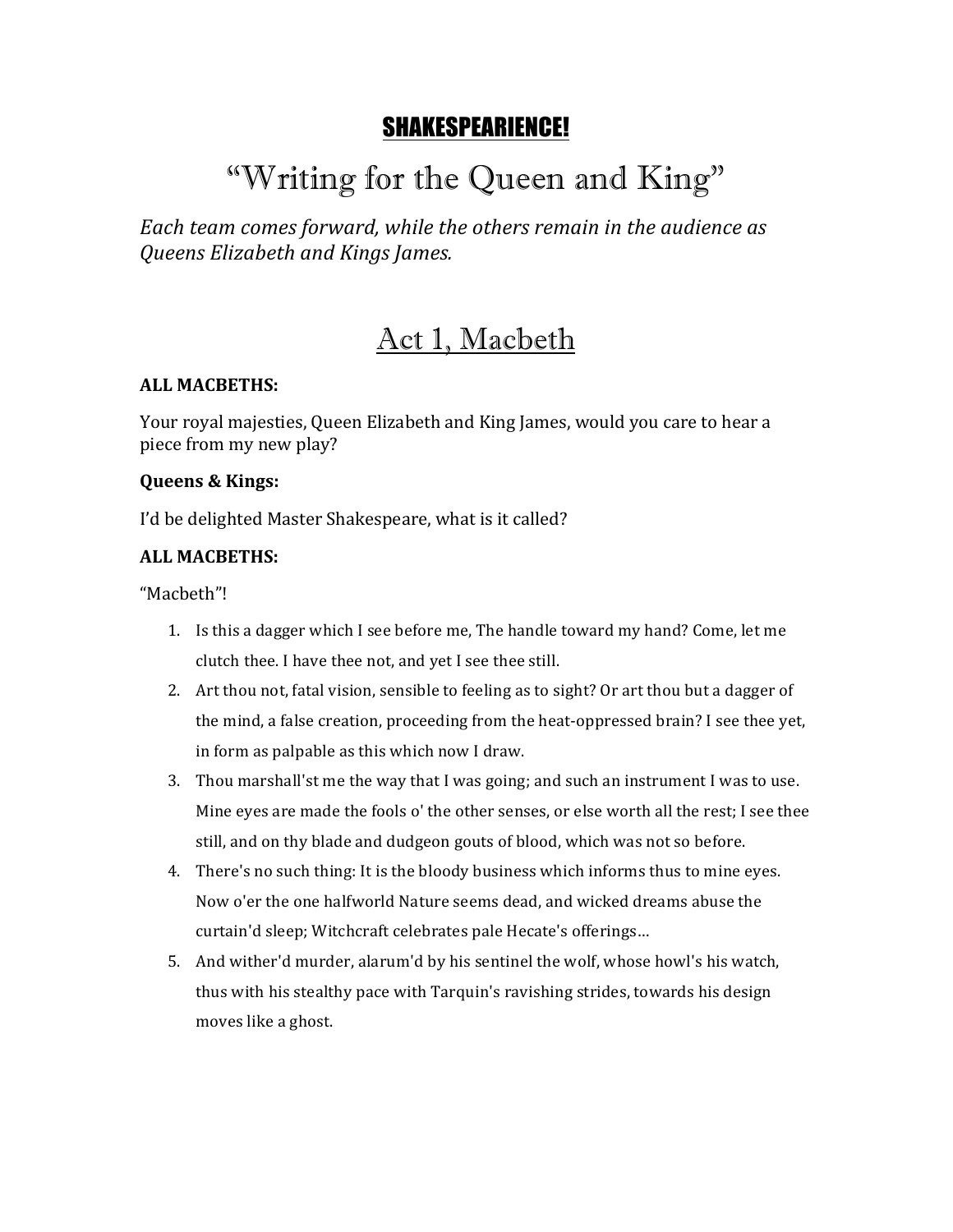- 6. Thou sure and firm-set earth, Hear not my steps, which way they walk, for fear thy very stones prate of my whereabout, and take the present horror from the time, which now suits with it.
- 7. Whiles I threat, he lives: Words to the heat of deeds too cold breath gives.
- 8. I go, and it is done; the bell invites me. Hear it not, Duncan; for it is a knell That summons thee to heaven or to hell.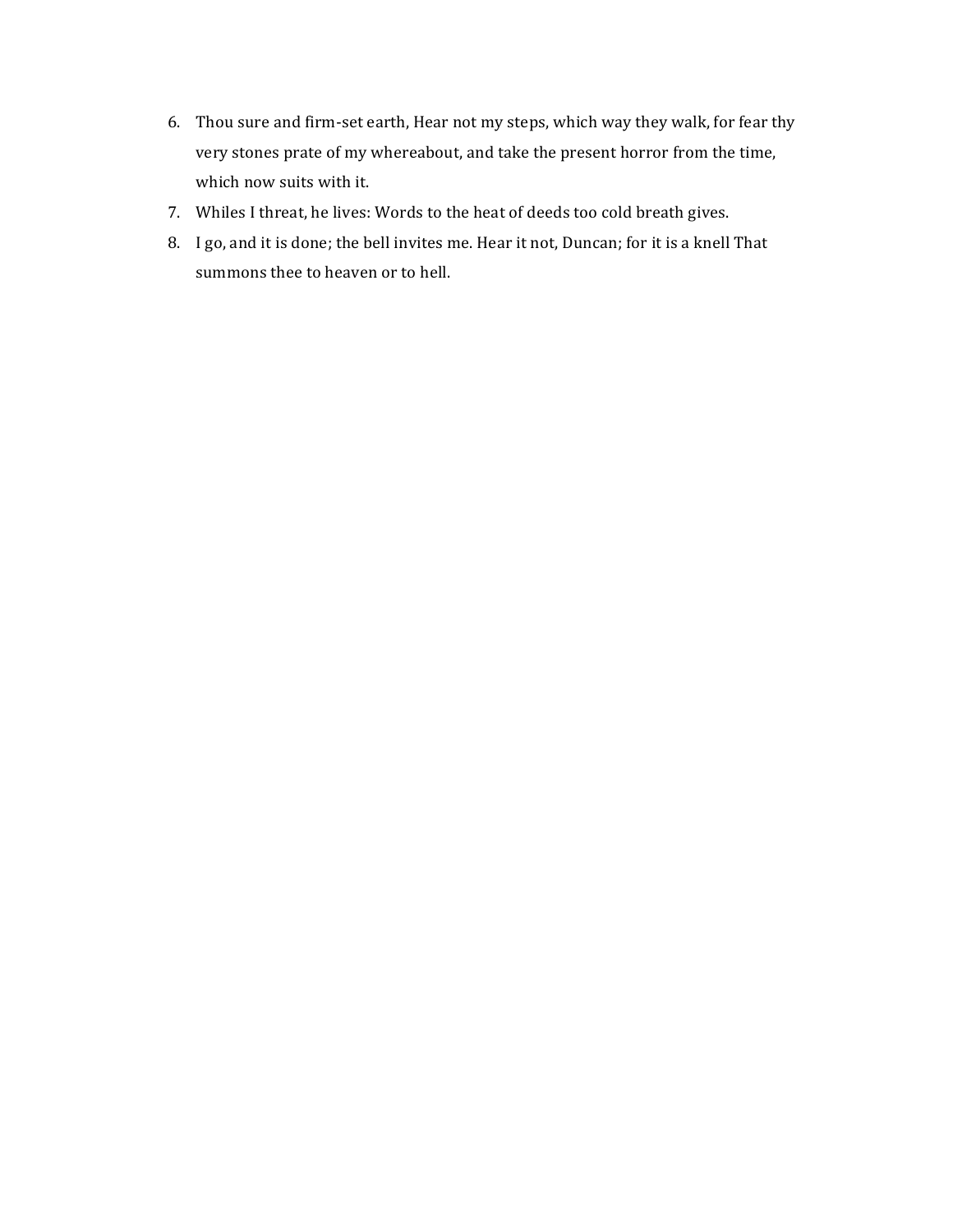### Act 2, Hamlet

### **ALL HAMLETS:**

Your royal majesties, Queen Elizabeth and King James, would you care to hear a speech from my masterpiece?

### **Queens & Kings:**

I'd be delighted Master Shakespeare, what is it called?

### **ALL HAMLETS:**

"Hamlet"!

- 1. To be, or not to be, that is the question: Whether 'tis nobler in the mind to suffer The slings and arrows of outrageous fortune, or to take arms against a sea of troubles, and by opposing end them:
- 2. To die, to sleep no more; and by a sleep, to say we end the heart-ache, and the thousand natural shocks that flesh is heir to? 'Tis a consummation devoutly to be wished.
- 3. To die, to sleep, to sleep, perchance to dream; aye, there's the rub, for in that sleep of death, what dreams may come, when we have shuffled off this mortal coil, must give us pause.
- 4. There's the respect that makes calamity of so long life: for who would bear the whips and scorns of time, the oppressor's wrong, the pangs of despised Love, the law's delay...
- 5. To grunt and sweat under a weary life, but that the dread of something after death, the undiscovered country, from whose bourn no traveller returns...
- 6. Thus conscience does make cowards of us all, and thus the native hue of resolution is sicklied o'er, with the pale cast of thought,
- 7. And enterprises of great pitch and moment, with this regard their currents turn awry, and lose the name of action.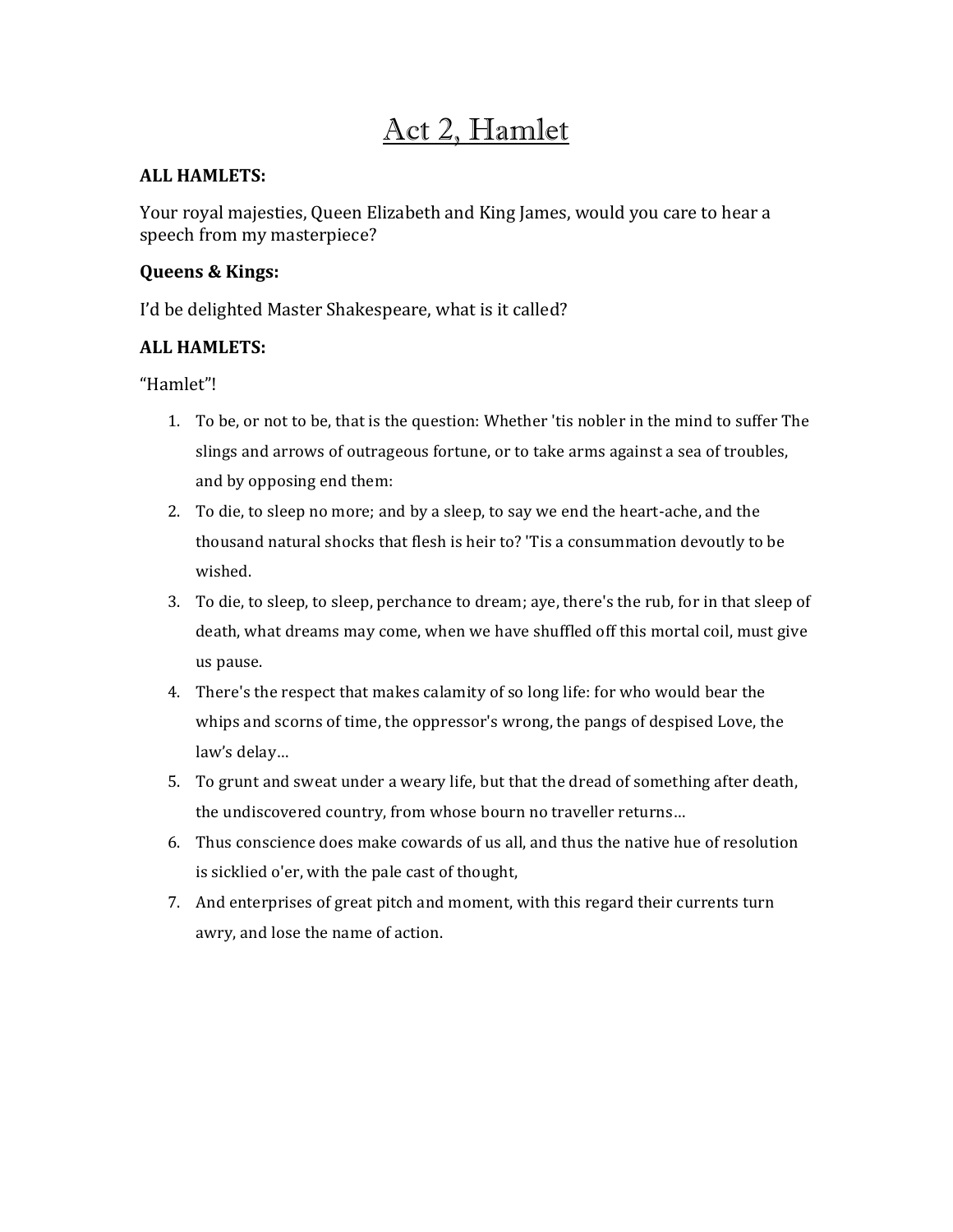### Act 3, Julius Caesar

### **ALL JULIUS CAESARS:**

Your royal majesties, Queen Elizabeth and King James, would you care to hear a piece from history?

### **Queens & Kings:**

I'd be delighted Master Shakespeare, what is it called?

### **ALL JULIUS CAESARS:**

"Julius Caesar"!

- 1. Friends, Romans, countrymen, lend me your ears; I come to bury Caesar, not to praise him. The evil that men do lives after them;
- 2. The good is oft interred with their bones; So let it be with Caesar.
- 3. The noble Brutus Hath told you Caesar was ambitious: If it were so, it was a grievous fault. And grievously hath Caesar answer'd it.
- 4. Here, under leave of Brutus and the rest-- for Brutus is an honourable man; so are they all, all honourable men-- Come I to speak in Caesar's funeral. He was my friend, faithful and just to me:
- 5. But Brutus says he was ambitious; and Brutus is an honourable man. He hath brought many captives home to Rome whose ransoms did the general coffers fill: Did this in Caesar seem ambitious?
- 6. When that the poor have cried, Caesar hath wept: Ambition should be made of sterner stuff: Yet Brutus says he was ambitious; And Brutus is an honourable man.
- 7. You all did see that on the Lupercal I thrice presented him a kingly crown, which he did thrice refuse: was this ambition? Yet Brutus says he was ambitious; and, sure, he is an honourable man.
- 8. I speak not to disprove what Brutus spoke, but here I am to speak what I do know. You all did love him once, not without cause: What cause withholds you then, to mourn for him?
- 9. O judgment! thou art fled to brutish beasts, and men have lost their reason.
- 10. Bear with me; my heart is in the coffin there with Caesar, and I must pause till it come back to me.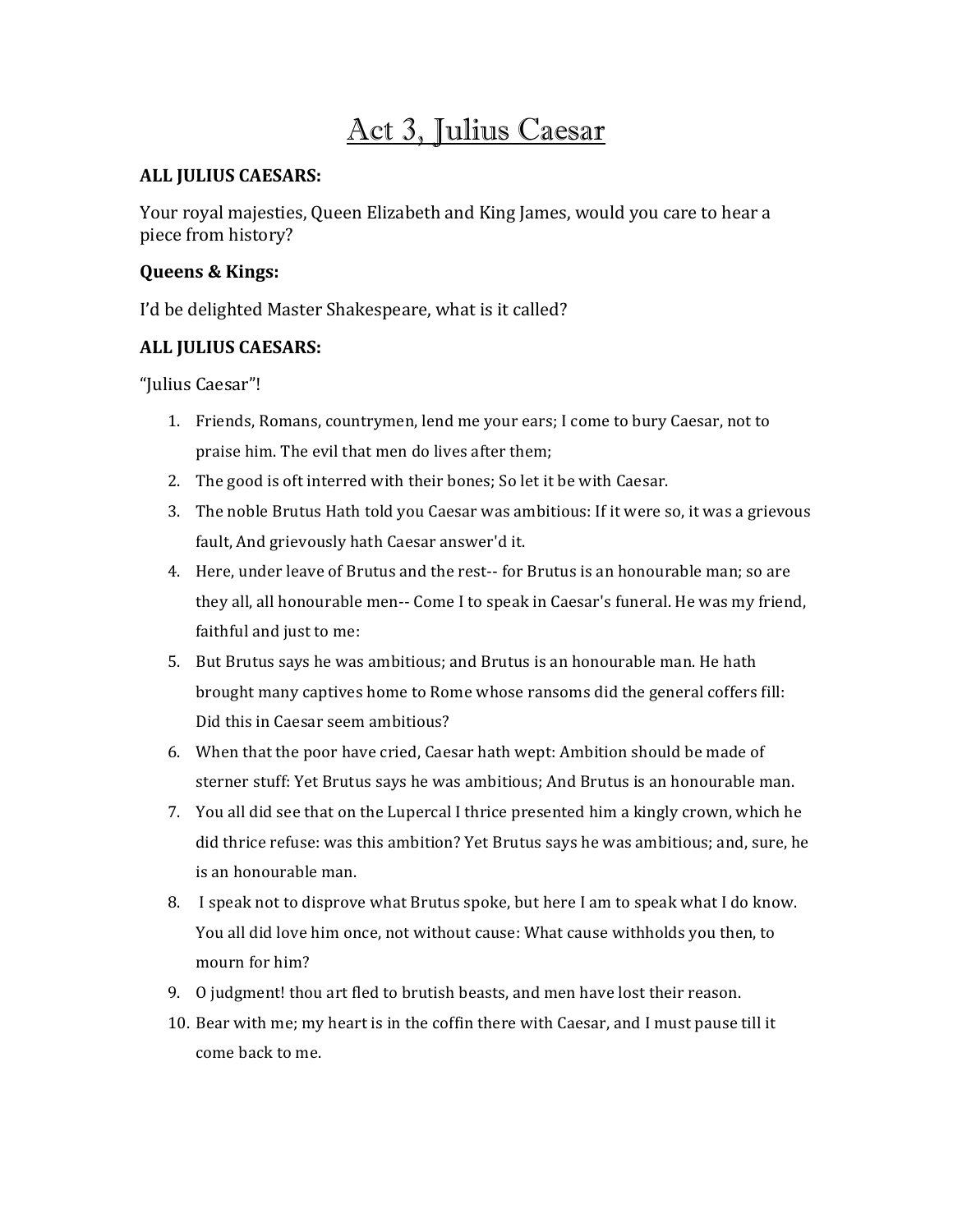### Act 4, Romeo & Juliet

### **ALL ROMEOS & JULIETS:**

Your royal majesties, Queen Elizabeth and King James, would you care to hear one more piece, directly from my heart?

### **Queens & Kings:**

Absolutley Master Shakespeare, what is it called?

### **ALL ROMEOS & JULIETS:**

"Romeo & Juliet"!

- 1. But, soft! what light through yonder window breaks? It is the east, and Juliet is the sun. Arise, fair sun, and kill the envious moon, Who is already sick and pale with grief,
- 2. That thou her maid art far more fair than she: Be not her maid, since she is envious;
- 3. Her vestal livery is but sick and green and none but fools do wear it; cast it off.
- 4. It is my lady, 0, it is my love! 0, that she knew she were! She speaks yet she says nothing: what of that? Her eye discourses; I will answer it. I am too bold, 'tis not to me she speaks:
- 5. Two of the fairest stars in all the heaven, having some business, do entreat her eyes to twinkle in their spheres till they return. What if her eyes were there, they in her head?
- 6. The brightness of her cheek would shame those stars, as daylight doth a lamp; her eyes in heaven Would through the airy region stream so bright that birds would sing and think it were not night.
- 7. See, how she leans her cheek upon her hand!  $O$ , that I were a glove upon that hand, that I might touch that cheek!